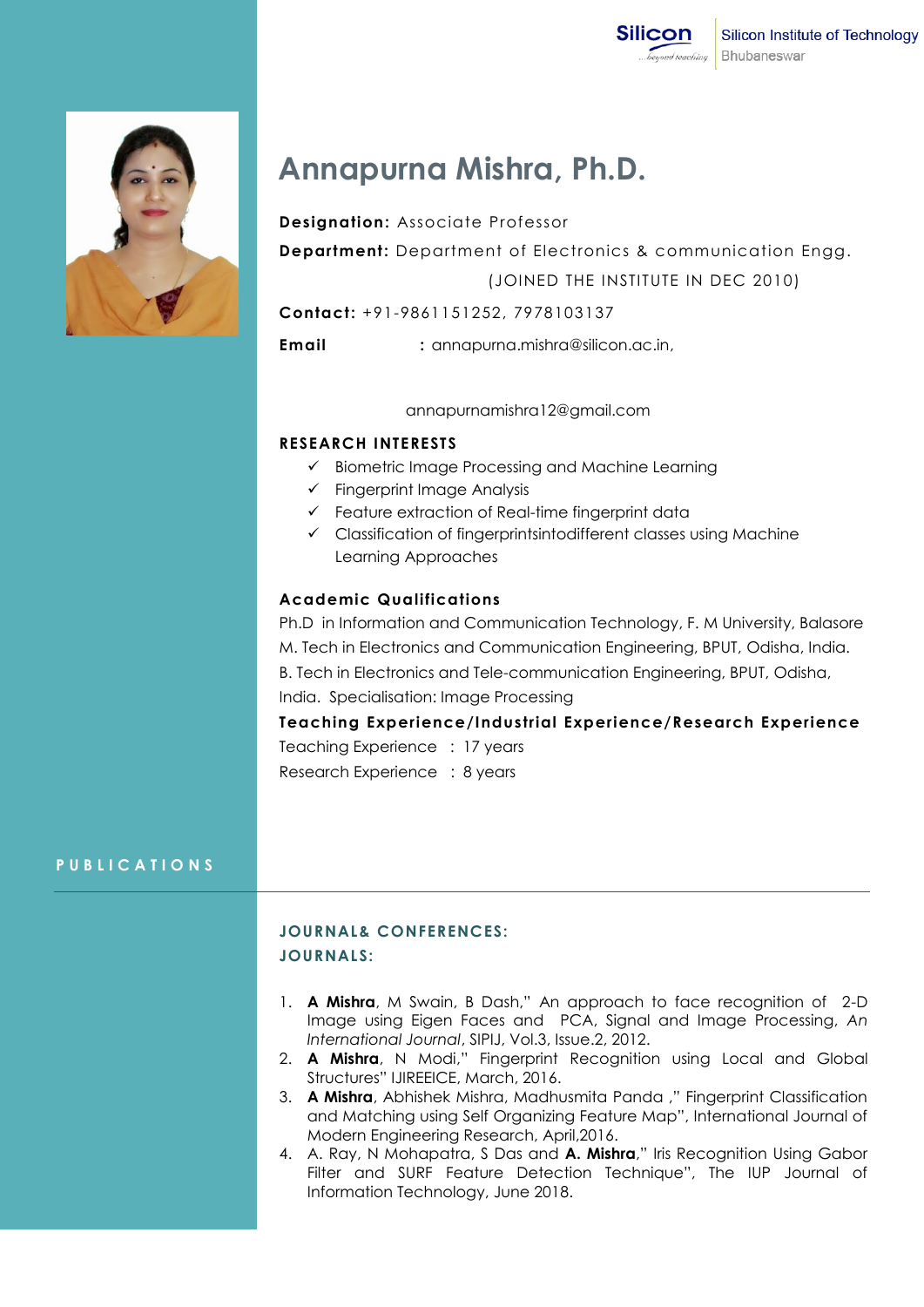- 5. **A. Mishra** and S. Dehuri. "Real-time online finger print image classification using adaptive hybrid techniques." *International Journal of Electrical and Computer Engineering* 9, no. 5 (2019): 4372.
- 6. **A. Mishra** and S.Dehuri. "A Novel Hybrid FLANN-PSO Technique for real Time Fingerprint Classification." *Medico-Legal Update* 19, no. 2 (2019): 740- 746.
- 7. **A. Mishra** and S.Dehuri. and B.NRath. "4-Class Classification of Finger print Images Using Biogeography Based Optimization Techniques." *IAEME Publications*

### **CONFERENCES:**

- 1. S. Rajguru, S. Satpathy, **A. Mishra** , "Finger print Matching Using Alignment Match Algorithm",ICIT students Symposium, 2014.
- 2. **A. Mishra**, N Modi," Biometric Identification (Analysis based on Fingerprints and faces)", International Conference on Advanced Computing and Intelligent Engineering ICACIE-2016, Springer,Dec, 2016.
- 3. **A. Mishra**, S Dehuri,"Fingerprint feature extraction and classification: An analysis based on Filter banks & Neural network.", National conference on Machine learning& Data science in Internet of Things, March,2017.
- 4. **A. Mishra**, S Dehuri, "An Experimental Study of Filter Bank Approach and BiogeographyBasedOptimized ANN in Fingerprint Classification", 3rd International Conference on Nanoelectronics, Circuits & Communication Systems (NCCS-2017), Nov,2017.
- 5. **A. Mishra**, S Dehuri," Finger print Classification by filterbankapproachusingevaluationary ANN", International Conference on Cognitive Informatics& Soft Computing (*CISC-2017*),Dec, 2017.
- 6. A. Ray, N Mohapatra, S Das and **A. Mishra**," Iris Recognition Using Gabor Filter and SURF FeatureDetection Technique", ICIT students Symposium, 2017.
- 7. **A. Mishra**, S. Dehuri, "Fingerprint Classification by Filter Bank ApproachusingBiogeographybasedOptimizedFunctional Link ANN" International Conference on AppliedElectromagnetics, Signal Processing and Communication (AESPC-2018), October 2018.
- 8. **A. Mishra**, S. Dehuri. and P. K. Mallick. "Classification of Real Time Noisy Fingerprint Images Using FLANN." In *International Conference on Biologically Inspired Techniques in Many-Criteria Decision Making*, pp. 62- 68. Springer, Cham, 2019.

### **BOOK CHAPTERS**

- 1. G K Kanungo, N Singh, J Dash and **A. Mishra**,"Mammogramgram Image Segmentation UsingHybridization Of FuzzyClustering And OptimizationAlgorithms",Springer Book series on Advances in Intelligence System and Computing, 2014.
- 2. **A. Mishra** and S. Dehuri. and P.K. Mallick.Fingerprint Classification by Filter Bank ApproachUsingEvolutionary ANN, Cognitive Informatics and Soft Computing, Springer
- 3. **A. Mishra** and S. Dehuri. An experimentalstudy of filter bankapproach&Biogeographybasedoptimized ANN in fingerprint classification, Lect. Notes Electrical Eng, Springer Nature.